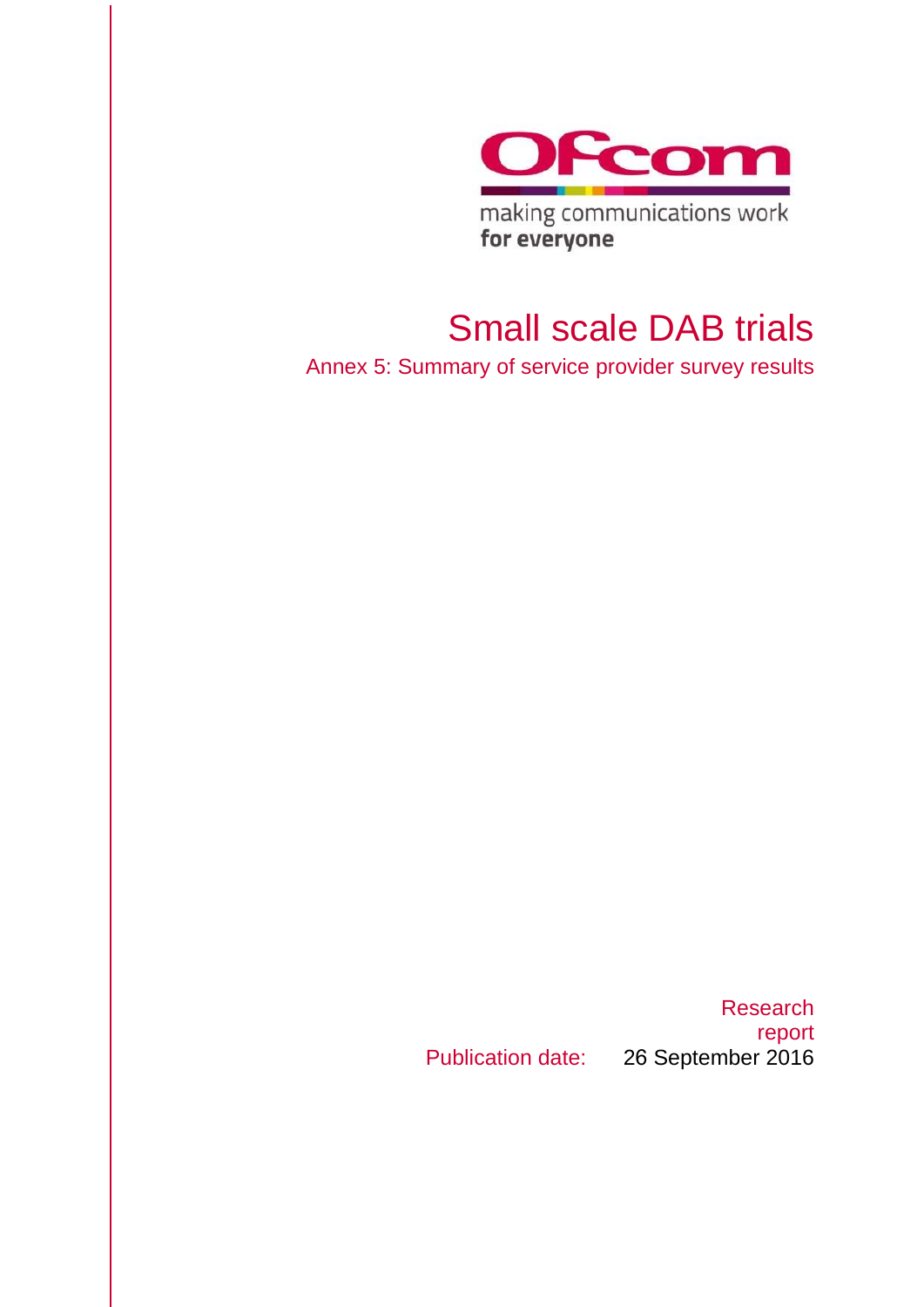# About this document

During August 2016 we invited radio stations on small scale DAB multiplexes to complete an online survey which asked about their experiences during the trial, and their views on the future prospects for small scale DAB. Of the 69 stations invited to complete the survey, 40 did so, a response rate of 58%.

This Annex contains a sub-set of the service providers' survey responses. In order to preserve respondent confidentiality, we are not publishing survey responses which could be personally identifiable, or which may be commercially sensitive.

We also carried out a similar survey of trial multiplex operators. Due to the small sample size and confidentiality issues, we are not publishing response summaries for the separate multiplex operator survey.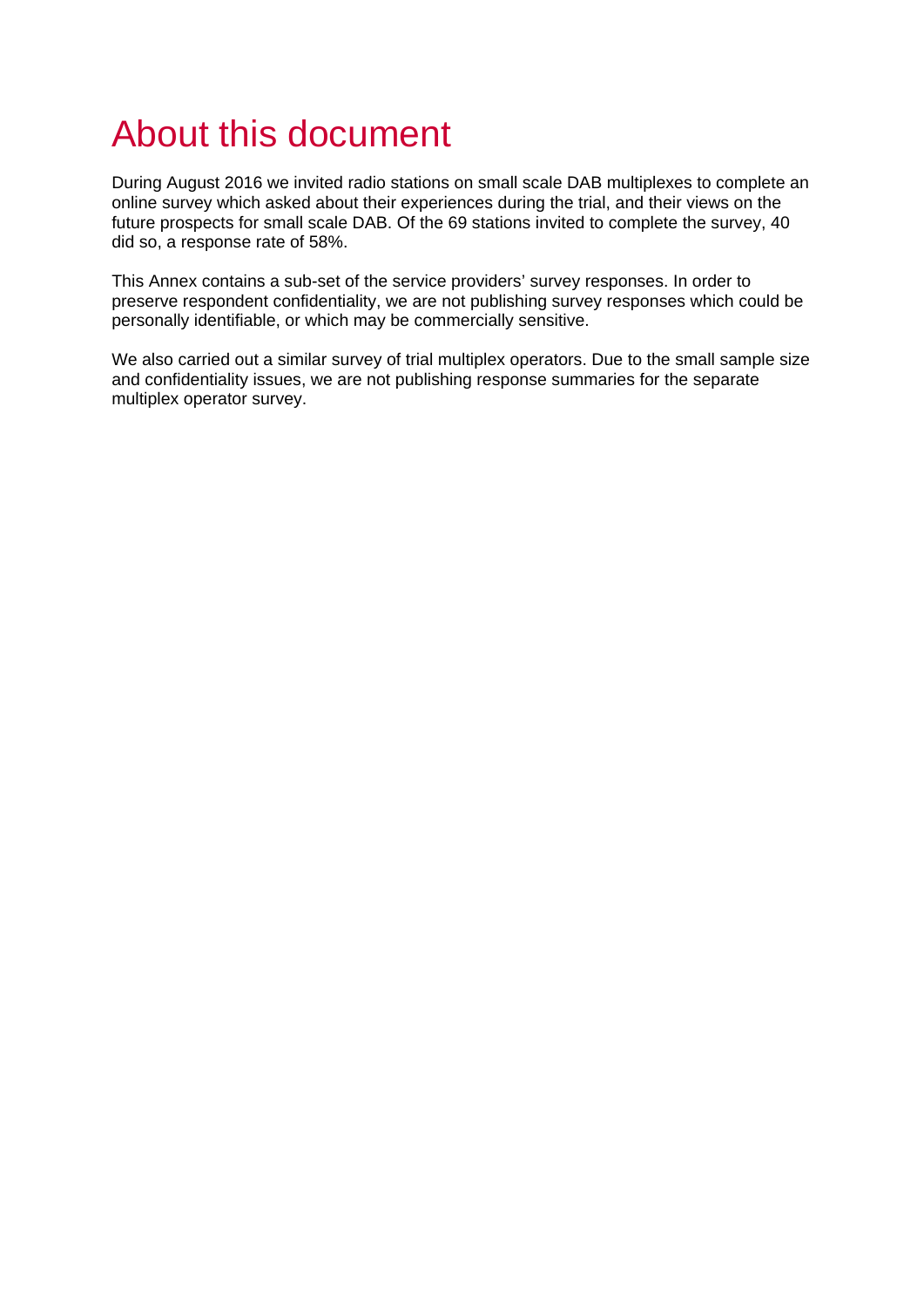Small Scale DAB trials survey - Service Providers

**Q5 You may be aware that the Small Scale DAB trial was originally licensed for a 9 month period. Ofcom has subsequently extended the trial licenses for a further two years. During the initial 9-month trial period, approximately how much did you pay for carriage of your service on the Small Scale multiplex per month? If your service is on more than one trial, please supply an approximate average for a single service.**



| Answered: 39 | Skipped: 2 |
|--------------|------------|

| <b>Answer Choices</b>                           | <b>Responses</b> |                |
|-------------------------------------------------|------------------|----------------|
| No carriage costs charged by multiplex operator | 17.95%           | $\overline{7}$ |
| £1 to £49 per month                             | 2.56%            |                |
| £50 to £99 per month                            | 7.69%            | 3              |
| £100 to £199 per month                          | 15.38%           | 6              |
| £200 to £499 per month                          | 33.33%           | 13             |
| £500 to £999 per month                          | 2.56%            |                |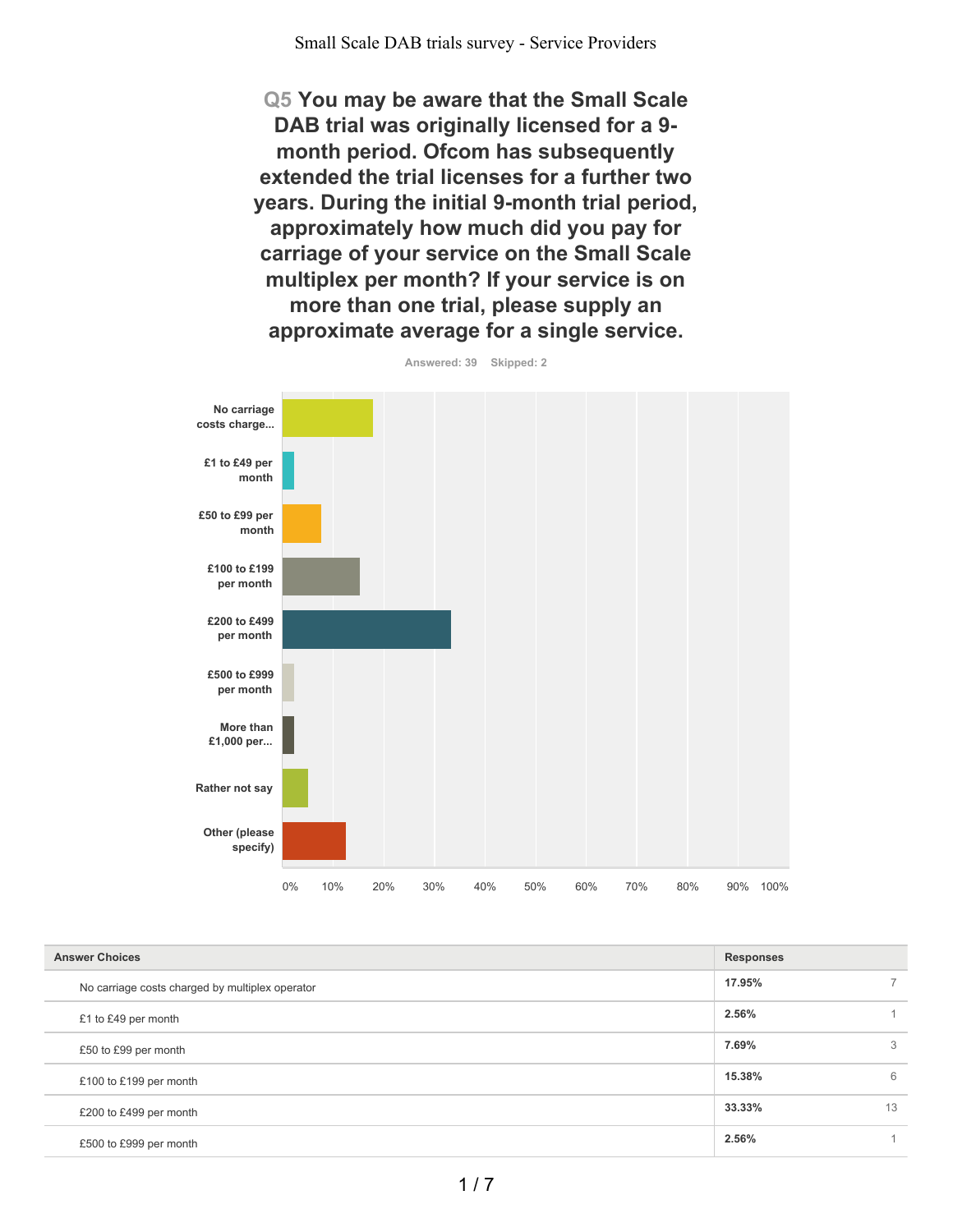#### Small Scale DAB trials survey - Service Providers

| More than £1,000 per month | 2.56%  |    |
|----------------------------|--------|----|
| Rather not say             | 5.13%  |    |
| Other (please specify)     | 12.82% | 5  |
| <b>Total</b>               |        | 39 |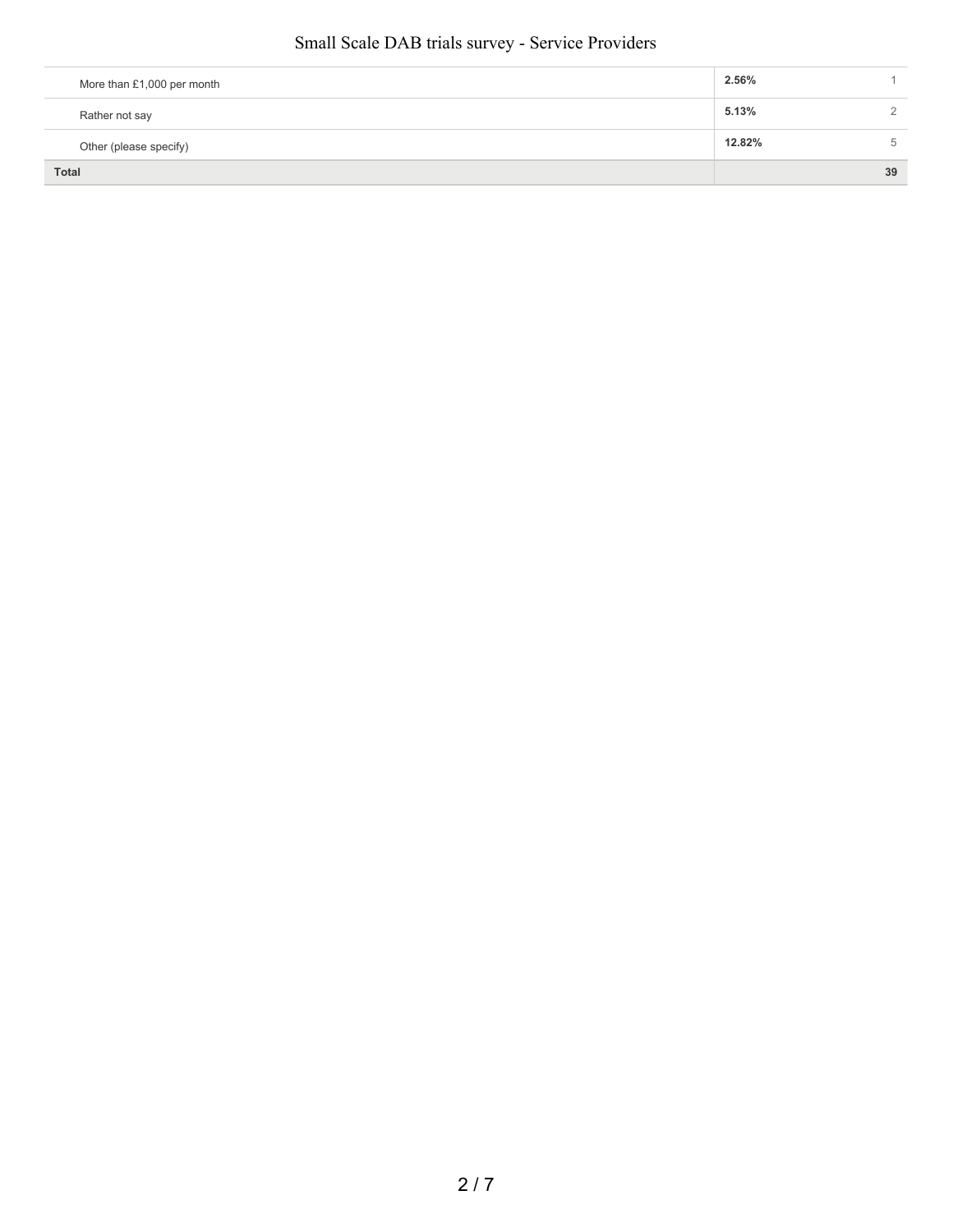### **Q8 What was your general experience of negotiating carriage on the Small Scale Multiplex(es)?**



| <b>Answer Choices</b>      | <b>Responses</b>           |
|----------------------------|----------------------------|
| Very easy                  | 15<br>40.54%               |
| Easy                       | 12<br>32.43%               |
| Neither easy nor difficult | 9<br>24.32%                |
| <b>Difficult</b>           | 2.70%                      |
| Very difficult             | $0.00\%$<br>$\overline{0}$ |
| Don't know                 | $\overline{0}$<br>$0.00\%$ |
| <b>Total</b>               | 37                         |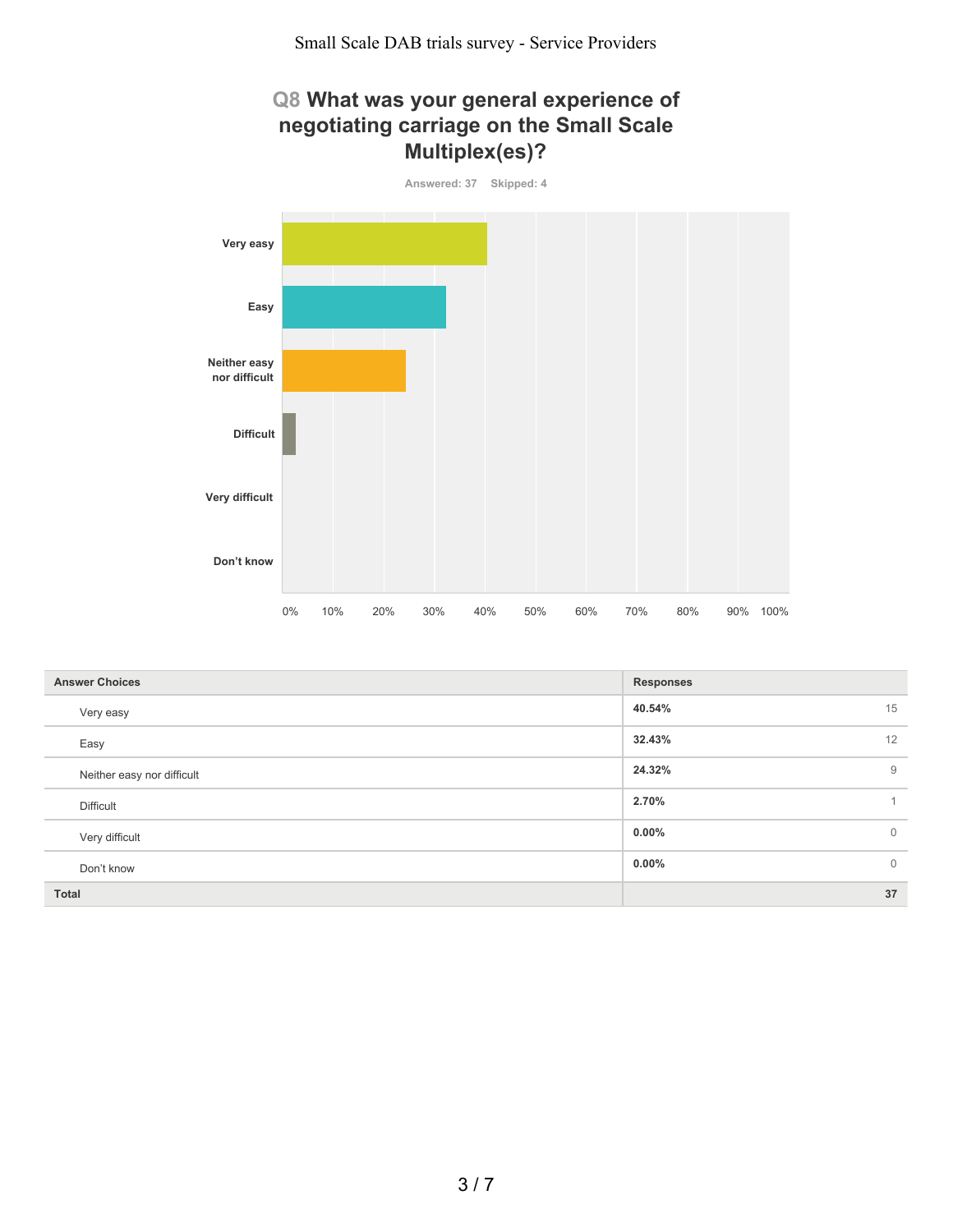#### **Q9 Now that the Small Scale licences are being extended, do you anticipate that your service or services will likely continue to be carried on Small Scale DAB?**



| <b>Answer Choices</b> | <b>Responses</b> |
|-----------------------|------------------|
| Yes                   | 72.97%<br>27     |
| No                    | 8.11%<br>3       |
| Don't know            | 18.92%           |
| <b>Total</b>          | 37               |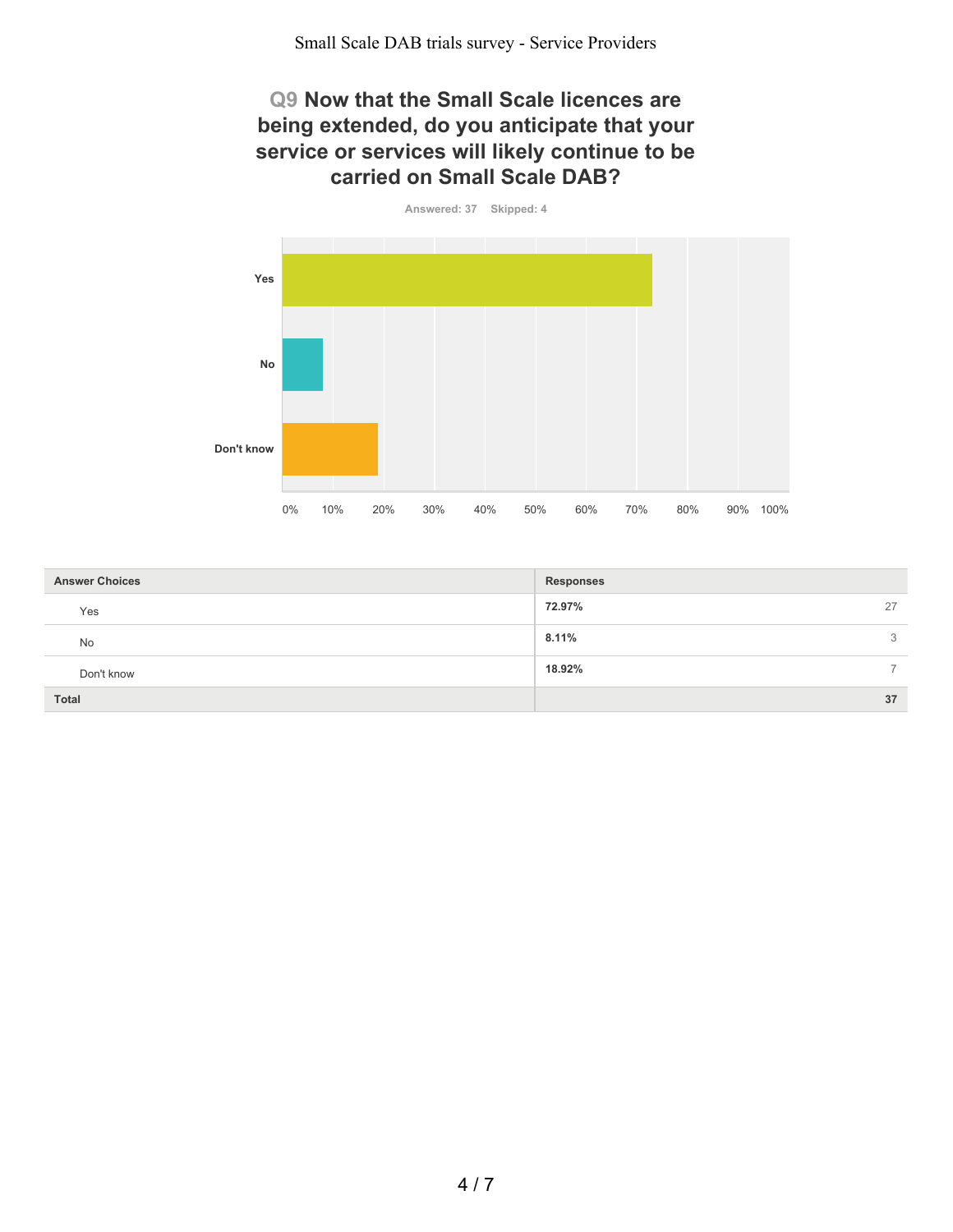#### **Q10 Have you agreed changes to your carriage terms(s) for the extended trial period?**



| <b>Answer Choices</b><br><b>Responses</b>               |          |          |
|---------------------------------------------------------|----------|----------|
| Yes - Carriage costs will increase                      | 40.74%   | 11       |
| Yes - Carriage costs will remain the same               | 44.44%   | 12       |
| Yes - Carriage costs will decrease                      | $0.00\%$ | $\Omega$ |
| No - costs for extended period have not been agreed yet | 11.11%   | 3        |
| Don't know                                              | 3.70%    |          |
| <b>Total</b>                                            |          | 27       |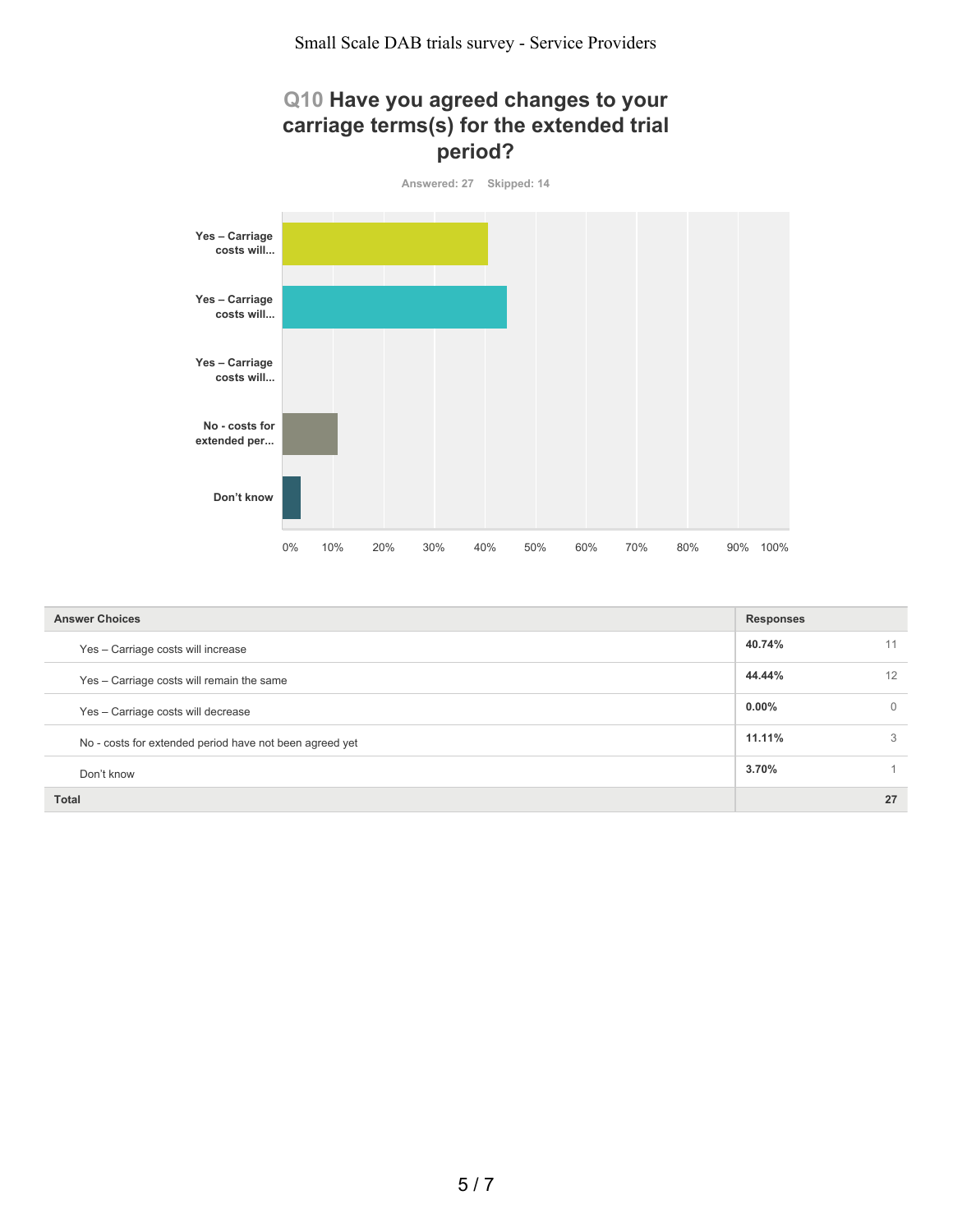#### **Q11 Approximately how much are your new carriage costs per month increasing by for the extended trial period?**



| <b>Answer Choices</b>             | <b>Responses</b> |    |
|-----------------------------------|------------------|----|
| £1 to £50 per month increase      | 8.33%            |    |
| £51 to £100 per month increase    | 50.00%           | 6  |
| £101 to £200 per month increase   | 16.67%           | 2  |
| £201 to £500 per month increase   | 8.33%            |    |
| More than £501 per month increase | 8.33%            |    |
| Rather not say                    | 8.33%            |    |
| <b>Total</b>                      |                  | 12 |